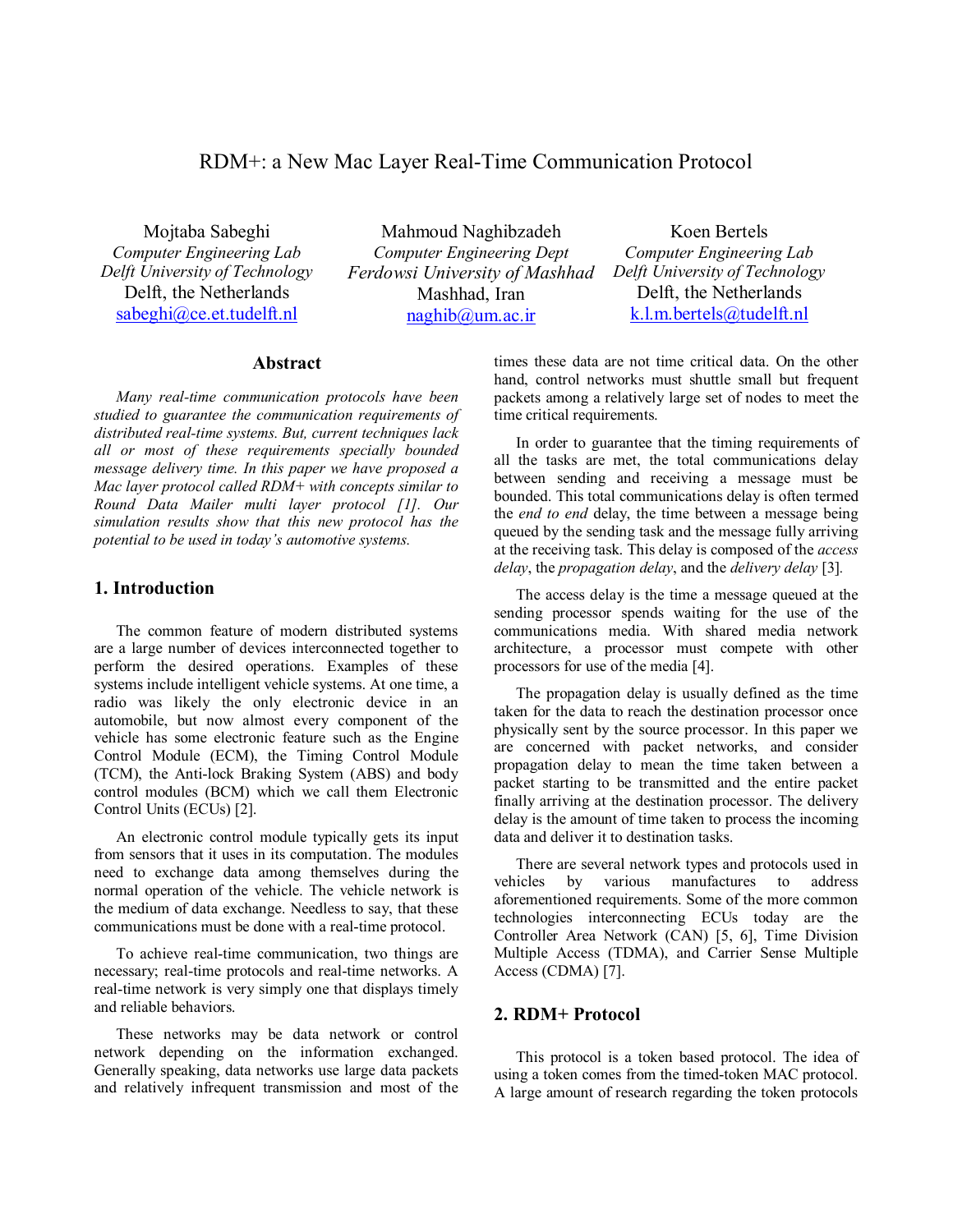has been done and still almost all real-time network protocols use some sort of token algorithm to provide QoS guarantees. The main advantage of using a token is collision prevention. It means that only one node can transmit messages across the network at any given time, because it is the only one holding the token. Secondly, by letting each node hold the token for a pre-designated time and using a deterministic algorithm to select the next node that is eligible for the token, QoS guarantees can be given [8].

In RDM+ protocol, a logical circular ordering of nodes is assumed and a critical message moves clockwise or counterclockwise around the circle, from one node to its neighbor. The critical message is a message that carries real-time data/results between nodes. Only one such a message exists for the whole system. This message acts exactly like a postman who circulates around the city and delivers postal packages. This critical message is called token which is a little bit different from the so-called tokens in the other protocols. In fact this token is a carrier of the data which have to be sent [13].

Although RDM+ is not necessarily a ring based protocol and just a logical circular ordering is enough for it but ring based implementation is suggested. Here, we summarize some ring benefits which often make it more useful in network systems:

- 1. Data is quickly transferred without a bottle neck.
- 2. The transmission of data is relatively simple as packets travel in one direction only.
- 3. Adding additional nodes has very little impact on bandwidth

The main contribution of this research is that we have considered RDM+ as a protocol designed for MAC layer rather than a multi layer protocol. The MAC protocols are in charge of managing the sharing of the transmission media. Moreover, the aim of a MAC protocol is to control the interference and competition among users while optimizing overall system performance. Besides, it is the critical algorithm for determining the ability of a network technology to support, in an efficient and fair way, both real-time and non-real-time traffic. All the aforesaid are among the responsibilities of a real-time communication protocol.

### **3. Frame Structure**

RDM+ has eight types of messages which have been presented in Figure 1. The Bits column contains the bit series that distinguish between different types of messages.

Message Type I is the carrier of real-time data which circulates around the ring and delivers the data. After receiving the critical message, each node must send a Message type II, acknowledgement, to the sender which is its neighbor. If the receiver does not receive the message accurately, it will ask for the message to be sent again by message type III. Messages type IV and V can be used in case of node failures. When the system is started, the coordinator will introduce all real-time data to all nodes. It will release a message type VI in the ring. Messages type VII and VIII are non-real-time message types. A non-real-time message of type VII can only be sent when there is a real-time break. The coordinator announces real-time breaks when the circulation time of the critical message is too low. By too low we mean, there is enough time left to be able to send at lease one non-real time message.

| <b>Type</b> | <b>Message Action</b>    | <b>Bits</b> |
|-------------|--------------------------|-------------|
| T           | Critical Message         | 000         |
| П           | Acknowledgement          | 001         |
| Ш           | Request to resend        | 010         |
| <b>IV</b>   | Are you alive?           | 011         |
| V           | I'm alive                | 100         |
| VI          | Reconstructuring         | 101         |
| VП          | Non-real-time<br>Message | 110         |
| VIII        | Real-time Break          | 111         |

**Fig.1.** RDM+ messages

The frame structure for each type of the messages has been illustrated in figure 2. Here, there is a brief explanation of the frame fields.

- Starting Delimiter consists of a special bit pattern denoting the beginning of the frame. The bits from most significant to least significant are J, K, 0, J, K, 0, 0, and 0. J and K are code violations. Since Manchester encoding is self clocking, and has a transition for every encoded bit 0 or 1, the J and K coding violate this, and will be detected by the hardware. This field exists in all types of messages.
- Access Control this is a 12 bits filed. The first 3 bits determine the message type. The next bit will be set when the message cross out the coordinator. The last 8 bits contain the coordinator id. This field exists in all types of messages.
- $CRC$  a field used to store the calculation of a  $CRC$ for frame integrity verification by the receiver. This field exists in all types of messages.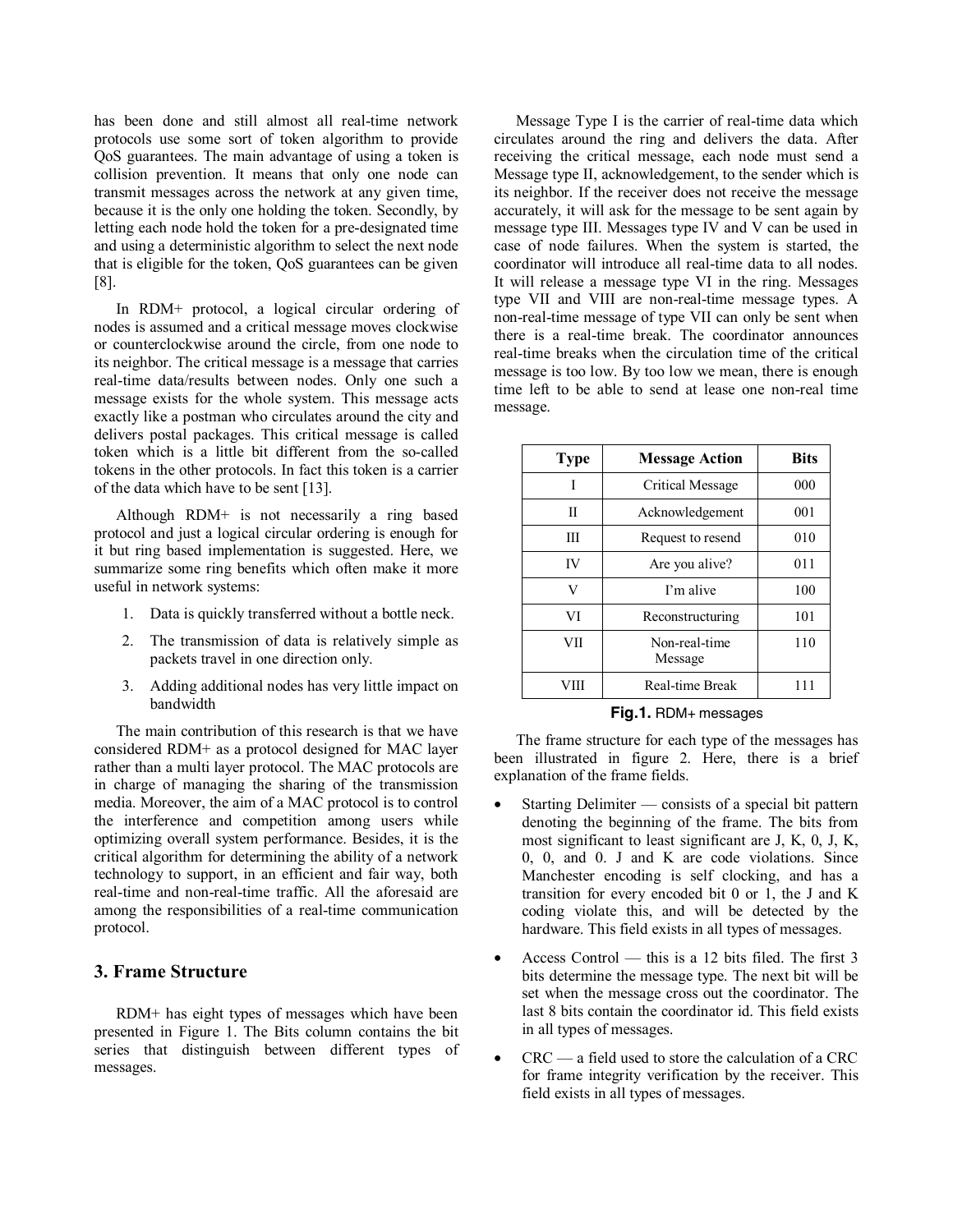- Ending Delimiter the counterpart to the starting delimiter, this field marks the end of the frame and consists of the following bits from most significant to least significant: J, K, 1, J, K, 1, I, E. I is the intermediate frame bit and E is the error bit. This field exists in all types of messages.
- Load ID each datum in the system must have a unique ID with which it will be distinguished from the other data. This field exists in message type I and message type VI.
- Load Offset a field which determines the offset of an specific datum in the critical message. It will simplify the message analysis in each node. This filed exist just in message type VI.
- $Load a variable length field of 0 or more bytes,$ the maximum allowable size depends on the ring speed containing MAC management data or upper layer information. This filed exist in messages type I and VII. In fact, these two messages are those which carry data across the network.
- Length a field which specifies the frame length.
- Destination used to specify the destination's ID. Each node in the system must have a unique id with which it will be addressed.
- Source contains the sender's ID.

| <b>Start</b>     | <b>Access</b> | ∟ength | Load1 | Load1 | $\cdots$ | CRC | End              |
|------------------|---------------|--------|-------|-------|----------|-----|------------------|
| <b>Delimiter</b> | `ontrol       |        | ID    |       |          |     | <b>Delimiter</b> |

| (a) Message type I |  |
|--------------------|--|
|                    |  |

| Start            | <b>Access</b>  | End              |
|------------------|----------------|------------------|
| <b>Delimiter</b> | <b>Control</b> | <b>Delimiter</b> |

(b) Message type II, III, IV, V

| <b>Start</b>     | Access   | ∟ength | Load1 | Load1         | $\cdots$ | CRC | End              |
|------------------|----------|--------|-------|---------------|----------|-----|------------------|
| <b>Delimiter</b> | dontrol. |        | ID    | <b>Offset</b> |          |     | <b>Delimiter</b> |

#### (c) Message type VI

| <b>Start</b>     | Access   | Length | <b>Destination</b> | Source | Load | ${\rm CRC}$ | End              |
|------------------|----------|--------|--------------------|--------|------|-------------|------------------|
| <b>Delimiter</b> | .`ontrol |        |                    |        |      |             | <b>Delimiter</b> |

(d) Message type VII

| Start            | <b>Access</b> | Time | End              |
|------------------|---------------|------|------------------|
| <b>Delimiter</b> | Control       |      | <b>Delimiter</b> |

(e) Message type VIII

**Fig.2.** Frame structures

# **4. Performance Evaluation**

The performance metrics of network systems that impact the requirement of control systems are access delay, transmission time, response time, message delay, message collision, packet size, network utilization, deadline meeting, etc. In real-time control networks two main criteria are: bounded time delay and guaranteed transmission [12].

The End-to-End Delivery (EED) time of a message depends on these factors: (1) the amount time that is passed, since the message is generated, until the node that generated the message is granted to use the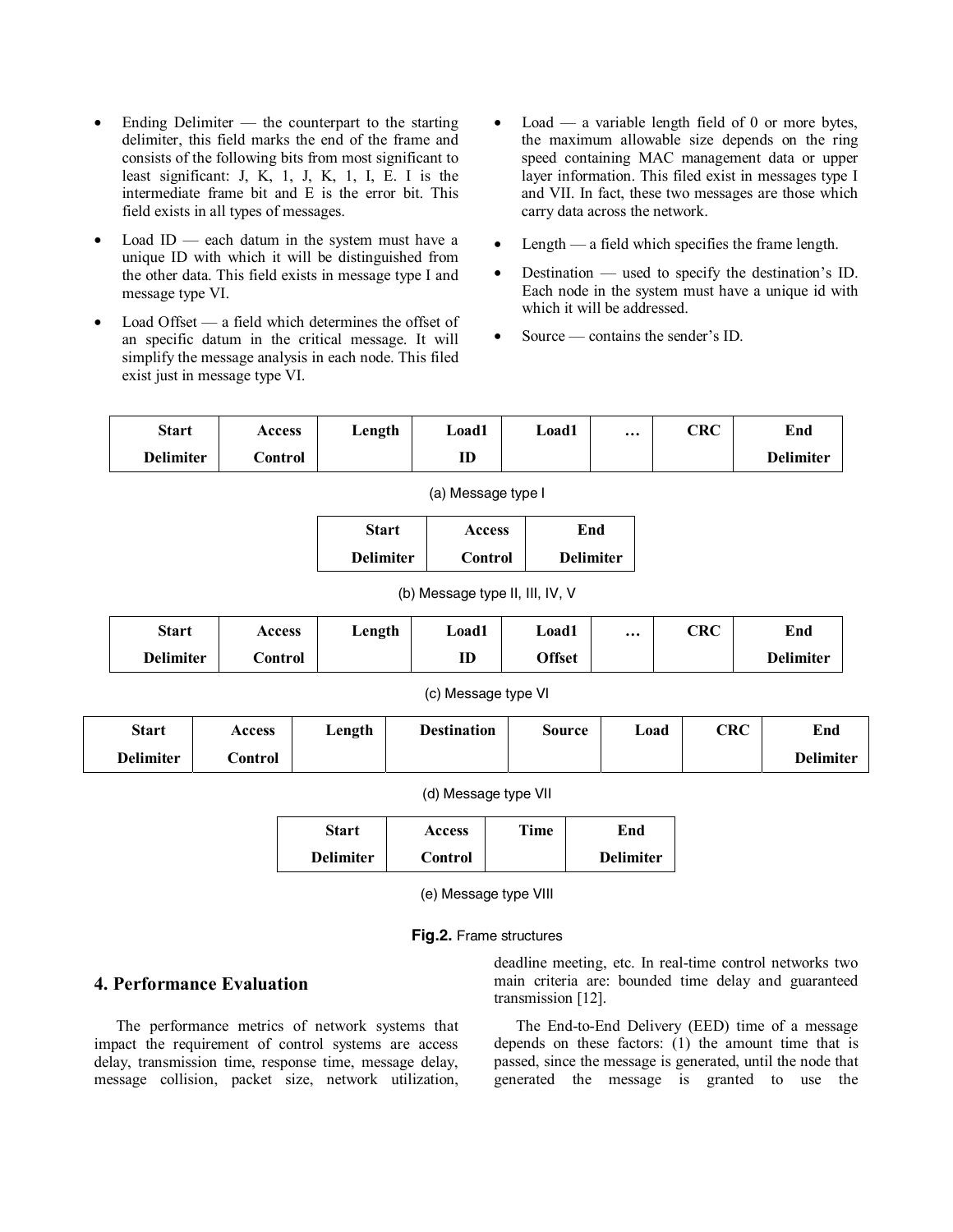communication media and the message's turn has come to be transferred,  $R_d$ , (2) The processing delay before sending the message to the hardware media,  $P_d$ , (3) The initial delay for the first bit to be received by the receiver,  $F<sub>d</sub>$ , (4) The speed of the media in bits per second, S, and (5) The message length in bytes, L. The end to end delay can be easy formulated for RDM+. Simply, if node *i*  sends the critical message to node (i+1mod *n*), then the critical message delivery time, CMD, is:

$$
CMD_{i, i+1 \mod n} = R_{di} + P_{di} + F_{di} + 8 * S * L \tag{1}
$$

In this research a thorough simulation has been done and the protocols have been compared base on the following metrics;

- Detail end to end delay analysis for both real-time and non-real-time traffics [9].
- Network access time which is the maximum time a node must wait before transmitting a packet into the network [10]
- Protocol Overhead to the network bandwidth or bandwidth utilization which can be discussed in from of the fraction of control messaged (ACK …) and then, we can estimate the real-time capacity of the network. (How much real-time data can be send over the network) [11]
- Message Delivery: Messages can be lost either due to deadline expiry, or station crash. Even in a fault-free system message loss due to deadline expiry cannot be prevented [9].





**Fig.6.** End to end delay with fixed number of nodes